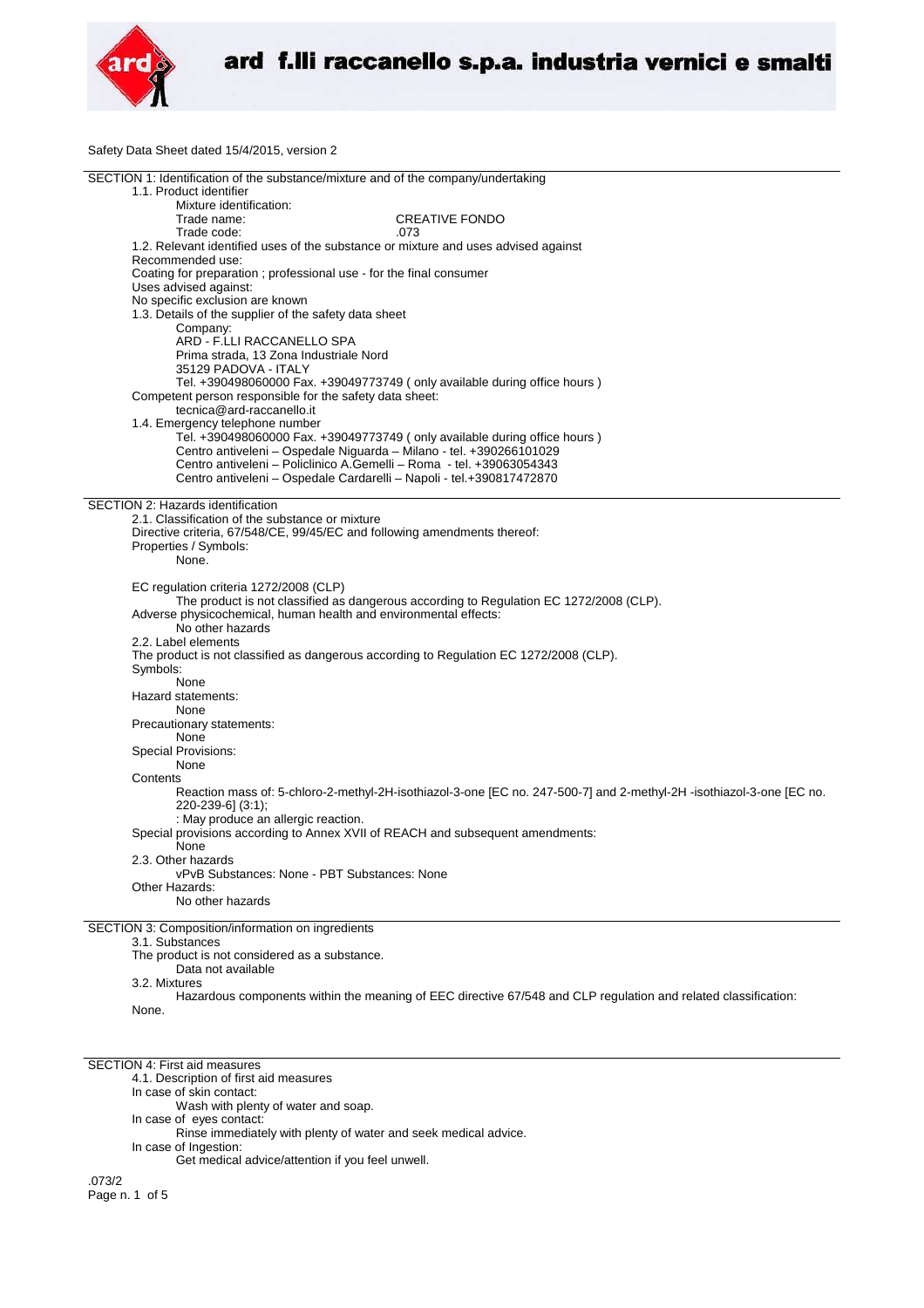| Safety Data Sheet<br>In case of Inhalation:<br>Remove casualty to fresh air and keep warm and at rest.<br>4.2. Most important symptoms and effects, both acute and delayed                                                                                                        |  |
|-----------------------------------------------------------------------------------------------------------------------------------------------------------------------------------------------------------------------------------------------------------------------------------|--|
| No known symptoms to date.<br>4.3. Indication of any immediate medical attention and special treatment needed<br>Treatment:<br>Treat symptomatically.                                                                                                                             |  |
| <b>SECTION 5: Firefighting measures</b><br>5.1. Extinguishing media<br>Suitable extinguishing media:                                                                                                                                                                              |  |
| Irrelevant, the product is not flammable.<br>Extinguishing media which must not be used for safety reasons:<br>None in particular.                                                                                                                                                |  |
| 5.2. Special hazards arising from the substance or mixture<br>May produce toxic fumes of carbon monoxide if burning.<br>Do not inhale explosion and combustion gases.                                                                                                             |  |
| 5.3. Advice for firefighters<br>Use suitable breathing apparatus.<br>Collect contaminated fire extinguishing water separately. This must not be discharged into drains.                                                                                                           |  |
| <b>SECTION 6: Accidental release measures</b><br>6.1. Personal precautions, protective equipment and emergency procedures<br>Wear personal protection equipment.                                                                                                                  |  |
| Remove persons to safety.<br>See protective measures under point 7 and 8.<br>6.2. Environmental precautions                                                                                                                                                                       |  |
| Do not allow to enter into soil/subsoil. Do not allow to enter into surface water or drains.<br>Retain contaminated washing water and dispose it.<br>In case of gas escape or of entry into waterways, soil or drains, inform the responsible authorities.                        |  |
| 6.3. Methods and material for containment and cleaning up<br>Suitable material for taking up: absorbing material, organic, sand.<br>Wash with plenty of water.                                                                                                                    |  |
| 6.4. Reference to other sections<br>See also section 8 and 13                                                                                                                                                                                                                     |  |
| SECTION 7: Handling and storage<br>7.1. Precautions for safe handling<br>Avoid contact with skin and eyes.<br>Do not eat or drink while working.<br>See also section 8 for recommended protective equipment.<br>7.2. Conditions for safe storage, including any incompatibilities |  |
| Keep away from food, drink and feed.<br>Incompatible materials:<br>None in particular.<br>Instructions as regards storage premises:<br>Adequately ventilated premises.<br>7.3. Specific end use(s)                                                                                |  |
| None in particular                                                                                                                                                                                                                                                                |  |
| SECTION 8: Exposure controls/personal protection<br>8.1. Control parameters<br>Exposure limit(s):<br>There are not occupational exposure limits in accordance to the EU legislation                                                                                               |  |
| <b>DNEL Values:</b><br>Data not available<br><b>PNEC Values:</b>                                                                                                                                                                                                                  |  |
| Data not available<br>8.2. Exposure controls<br>Eye/ face protection:                                                                                                                                                                                                             |  |
| Not needed for normal use. Anyway, operate according good working practices.<br>Skin protection<br>a) protection for hands:<br>One-time gloves.                                                                                                                                   |  |
| b) other:<br>No special precaution must be adopted for normal use.<br>Respiratory protection:                                                                                                                                                                                     |  |
| Not needed for normal use.<br>Thermal Hazards:<br>None                                                                                                                                                                                                                            |  |
| Environmental exposure controls:<br>None                                                                                                                                                                                                                                          |  |
| SECTION 9: Physical and chemical properties<br>9.1. Information on basic physical and chemical properties<br>Appearance and colour:<br>Fluid dispersion various colors<br>Odour:<br>Characteristic: slightly acrylic<br>Odour threshold:<br>Data not available                    |  |
| 070/2                                                                                                                                                                                                                                                                             |  |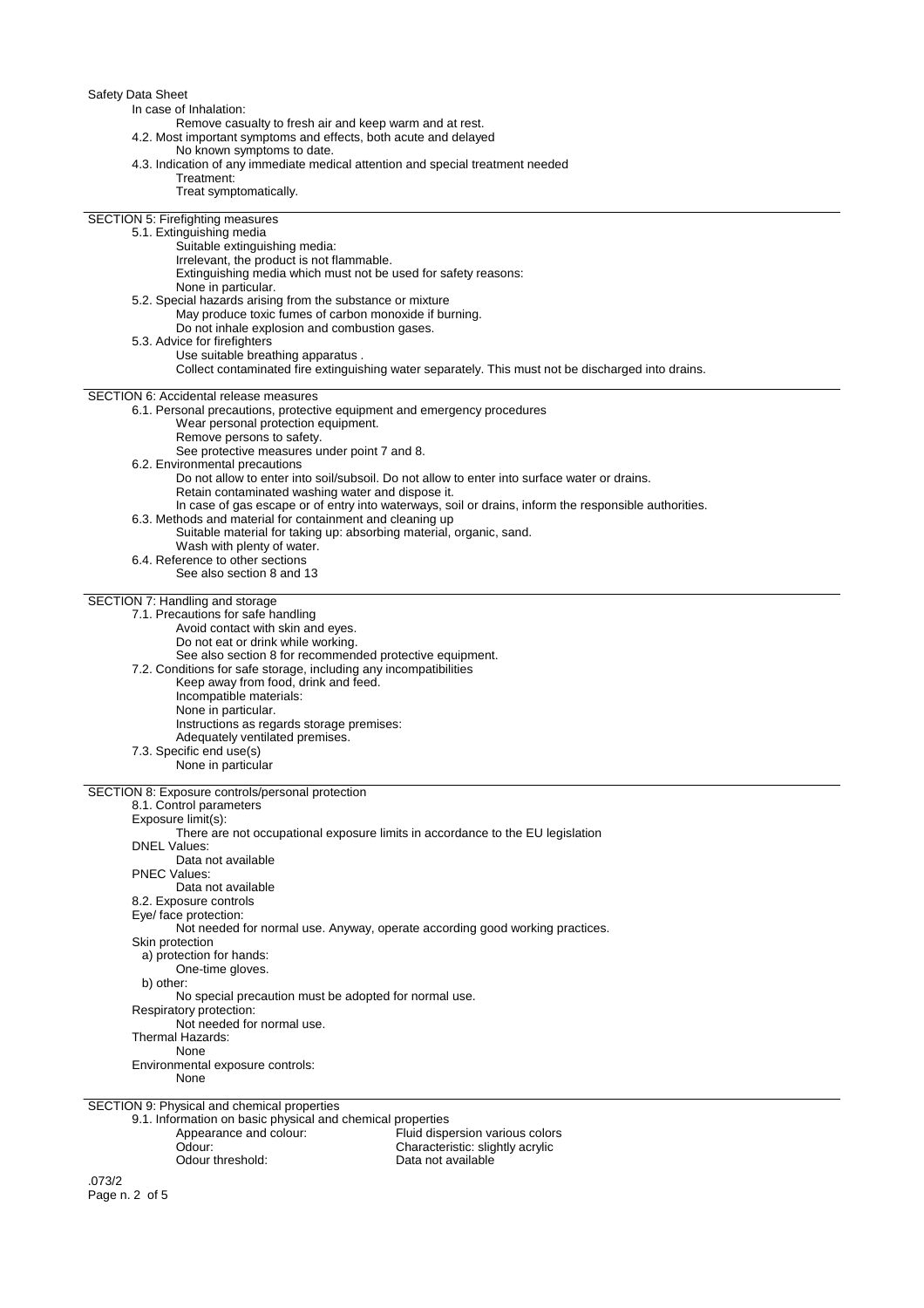| Safety Data Sheet                                                                       |                                                                                                                           |
|-----------------------------------------------------------------------------------------|---------------------------------------------------------------------------------------------------------------------------|
| pH:                                                                                     | 8.9                                                                                                                       |
| Melting point / freezing point:<br>Initial boiling point and boiling range:             | Data not available<br>Data not available                                                                                  |
| Solid/gas flammability:                                                                 | Data not available                                                                                                        |
| Upper/lower flammability or explosive limits:                                           | Data not available                                                                                                        |
| Vapour density:<br>Flash point:                                                         | Data not available<br>Not flammable                                                                                       |
| Evaporation rate:                                                                       | Data not available                                                                                                        |
| Vapour pressure:                                                                        | Data not available                                                                                                        |
| Relative density:<br>Solubility in water:                                               | 1480 - 1520 g/l a 20°C<br>Miscible                                                                                        |
| Solubility in oil:                                                                      | Insoluble                                                                                                                 |
| Partition coefficient (n-octanol/water):<br>Auto-ignition temperature:                  | Data not available<br>Data not available                                                                                  |
| Decomposition temperature:                                                              | Data not available                                                                                                        |
| Viscosity:                                                                              | 6000 - 10000 cP 20°C                                                                                                      |
| Explosive properties:<br>Oxidizing properties:                                          | Data not available<br>Data not available                                                                                  |
| 9.2. Other information                                                                  |                                                                                                                           |
| Miscibility:                                                                            | Data not available                                                                                                        |
| Fat Solubility:<br>Conductivity:                                                        | Data not available<br>Data not available                                                                                  |
| Substance Groups relevant properties: Data not available                                |                                                                                                                           |
| Note: The data herein refer to QC when the product was put on the market.               |                                                                                                                           |
| SECTION 10: Stability and reactivity                                                    |                                                                                                                           |
| 10.1. Reactivity                                                                        |                                                                                                                           |
| Stable under normal conditions<br>10.2. Chemical stability                              |                                                                                                                           |
| Stable under normal conditions                                                          |                                                                                                                           |
| 10.3. Possibility of hazardous reactions<br>None                                        |                                                                                                                           |
| 10.4. Conditions to avoid                                                               |                                                                                                                           |
| Stable under normal conditions.                                                         |                                                                                                                           |
| 10.5. Incompatible materials<br>None in particular.                                     |                                                                                                                           |
| 10.6. Hazardous decomposition products                                                  |                                                                                                                           |
| None.                                                                                   |                                                                                                                           |
| SECTION 11: Toxicological information                                                   |                                                                                                                           |
| 11.1. Information on toxicological effects<br>Toxicological information of the mixture: |                                                                                                                           |
| Data not available                                                                      |                                                                                                                           |
| Toxicological information of the main substances found in the mixture:                  |                                                                                                                           |
| Data not available                                                                      | If not differently specified, the information required in Regulation 453/2010/EC listed below must be considered as N.A.: |
| a) acute toxicity;                                                                      |                                                                                                                           |
| b) skin corrosion/irritation;                                                           |                                                                                                                           |
| c) serious eye damage/irritation;<br>d) respiratory or skin sensitisation;              |                                                                                                                           |
| e) germ cell mutagenicity;                                                              |                                                                                                                           |
| f) carcinogenicity;                                                                     |                                                                                                                           |
| q) reproductive toxicity;<br>h) STOT-single exposure;                                   |                                                                                                                           |
| i) STOT-repeated exposure:                                                              |                                                                                                                           |
| i) aspiration hazard.                                                                   |                                                                                                                           |
| SECTION 12: Ecological information                                                      |                                                                                                                           |
| 12.1. Toxicity                                                                          | Adopt good working practices, so that the product is not released into the environment.                                   |
| Data not available                                                                      |                                                                                                                           |
| 12.2. Persistence and degradability                                                     |                                                                                                                           |
| Data not available<br>12.3. Bioaccumulative potential                                   |                                                                                                                           |
| Data not available                                                                      |                                                                                                                           |
| 12.4. Mobility in soil                                                                  |                                                                                                                           |
| Data not available<br>12.5. Results of PBT and vPvB assessment                          |                                                                                                                           |
| vPvB Substances: None - PBT Substances: None                                            |                                                                                                                           |
| 12.6. Other adverse effects                                                             |                                                                                                                           |
|                                                                                         |                                                                                                                           |
| None                                                                                    |                                                                                                                           |

13.1. Waste treatment methods

Recover if possible. In so doing, comply with the local and national regulations currently in force.

Waste should not be disposed of by release to sewers.

Contaminated packaging thinners and cleaning diluents must be landfilled.

.073/2 Page n. 3 of 5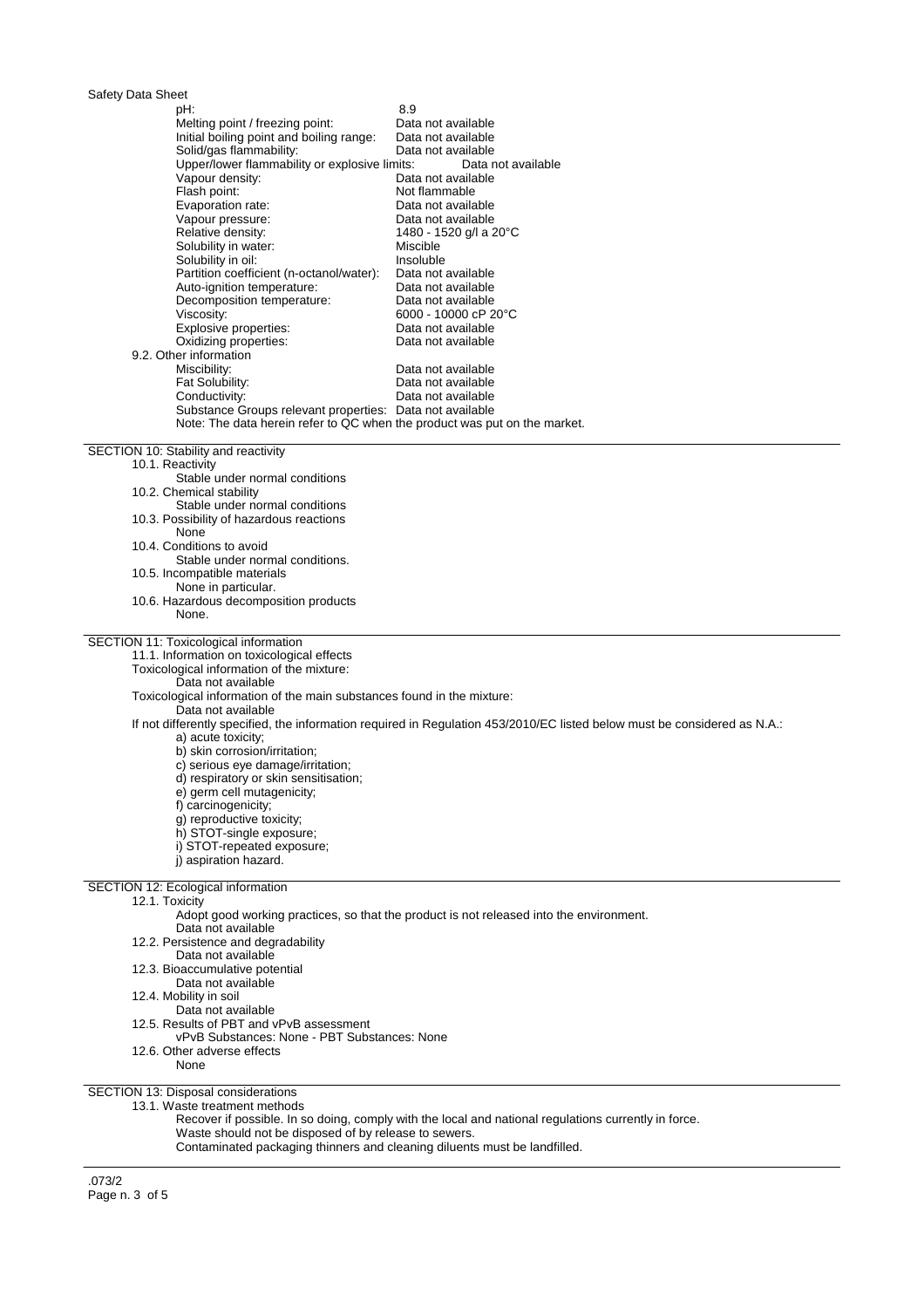Safety Data Sheet

SECTION 14: Transport information

- 14.1. UN number Not classified as dangerous in the meaning of transport regulations.
- 14.2. UN proper shipping name
- Data not available
- 14.3. Transport hazard class(es)
- Data not available
- 14.4. Packing group
	- Data not available
- 14.5. Environmental hazards ADR-Enviromental Pollutant: No
	-
- Data not available
- 14.6. Special precautions for user
- Data not available
- 14.7. Transport in bulk according to Annex II of MARPOL73/78 and the IBC Code Data not available

SECTION 15: Regulatory information

15.1. Safety, health and environmental regulations/legislation specific for the substance or mixture Dir. 67/548/EEC (Classification, packaging and labelling of dangerous substances). Dir. 99/45/EEC (Classification, packaging and labelling of dangerous preparations). DIR.2004/42/CE. Subcategory g Type BA limit COV 30 g/l. Contained in product < 30 g/l. Regulation (EU) No 528/2012 and subsequent amendments. Dir. 98/24/EC (Risks related to chemical agents at work). Directive 2000/39/CE (Occupational exposure limit values) and subsequent modifications: 2004/37/CE, 2006/15/CE and 2009/161/UE. Dir. 2006/8/EC Regulation (EC) n. 1907/2006 (REACH) Regulation (EC) n. 1272/2008 (CLP) Regulation (EC) n. 790/2009 (ATP 1 CLP) and (EU) n. 758/2013 Regulation (EU) n. 453/2010 (Annex I) Regulation (EU) n. 286/2011 (ATP 2 CLP) Regulation (EU) n. 618/2012 (ATP 3 CLP) Restrictions related to the product or the substances contained according to Annex XVII Regulation (EC) 1907/2006 (REACH) and subsequent modifications: None Where applicable, refer to the following regulatory provisions : 1999/13/EC (VOC directive)

15.2. Chemical safety assessment No

## SECTION 16: Other information

Paragraphs modified from the previous revision:

- SECTION 1: Identification of the substance/mixture and of the company/undertaking
- SECTION 2: Hazards identification
- SECTION 4: First aid measures
- SECTION 8: Exposure controls/personal protection
- SECTION 9: Physical and chemical properties
- SECTION 15: Regulatory information

This document was prepared by a competent person who has received appropriate training.

Main bibliographic sources:

The ECHA database on registered substances.

- ESIS- European chemical Substances Information System.
- eChemPortal- the global portal to Information on Chemical Substance.
- GESTIS substance database.
- Insert further consulted bibliography

The information contained herein is based on our state of knowledge at the above-specified date. It refers solely to the product indicated and constitutes no guarantee of particular quality.

It is the duty of the user to ensure that this information is appropriate and complete with respect to the specific use intended. This MSDS cancels and replaces any preceding release.

Safety data Sheet not legally required.

Legend of acronyms and abbreviations used in the safety data sheet:<br>ADR: European Agreement concerning the Internationa

- ADR: European Agreement concerning the International Carriage of Dangerous Goods by Road.<br>CAS: Chemical Abstracts Service (division of the American Chemical Society).
	- Chemical Abstracts Service (division of the American Chemical Society).
- CLP: Classification, Labeling, Packaging.<br>
Derived No Fffect Level.
- DNEL:<br>
Derived No Effect Level.<br>
EC50: Median effective concer
	- Median effective concentration expected to produce a certain effect in 50% of test organisms
- ECHA: European Chemicals Agency<br>EINECS: European Inventory of Existin
- EINECS: European Inventory of Existing Commercial Chemical Substances<br>ELINCS: European List of notified Chemical Substances
- European List of notified Chemical Substances
- GHS: Globally Harmonized System of Classification and Labeling of Chemicals.<br>
IATA: International Air Transport Association.
- IATA: International Air Transport Association.<br>IATA-DGR: Dangerous Goods Regulation by the "In
- Dangerous Goods Regulation by the "International Air Transport Association" (IATA).

.073/2 Page n. 4 of 5